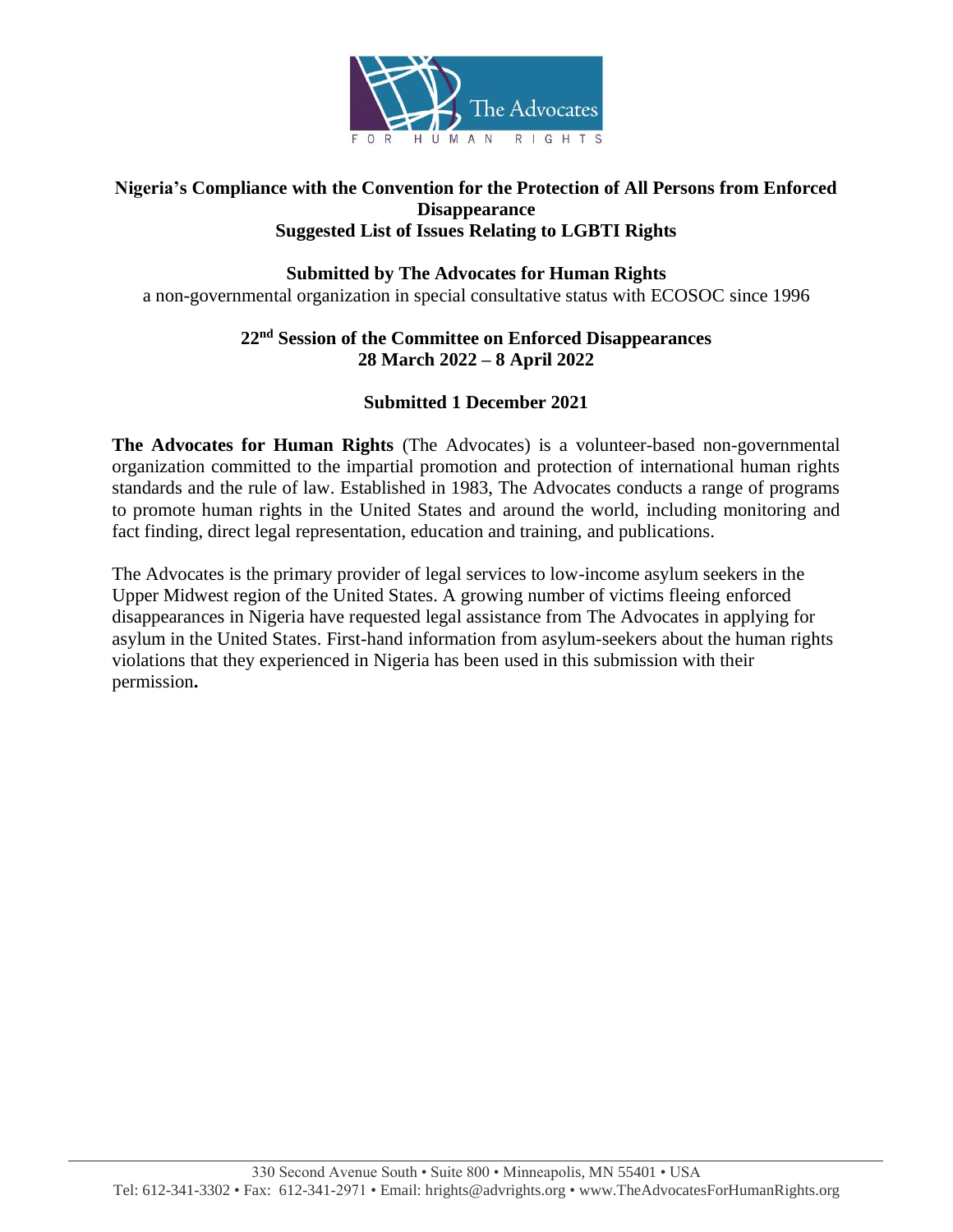#### **EXECUTIVE SUMMARY**

1. Enforced disappearances of LGBTI+ people by non-State actors are prevalent in Nigeria and fail to be adequately investigated and prosecuted by State officials. Kidnapping and abduction on the basis of sexual orientation or gender identity is a serious issue that is often not reported to police because many LGBTI+ individuals fear discrimination, arbitrary arrest and detention, or being ignored by police. Under the Same Sex Marriage (Prohibition) Act, a wide range of activities associated with LGBTI+ life carry a prison sentence of ten years, disincentivizing LGBTI+ people to report incidents of enforced disappearance.

### **Nigeria fails to uphold its obligations under the Convention for the Protection of All Persons from Enforced Disappearance**

2. Nigeria has a responsibility to prevent, investigate, and prosecute abductions by non-State actors under the Convention. LGBTI+ individuals are particularly prone to the threat of enforced disappearance by non-State actors. Given a widespread lack of acceptance for LGBTI+ individuals, kidnappers often target LGBTI+ people and exploit the vulnerabilities LGBTI+ people face, such as societal discrimination should their sexual orientation or gender identity be made public, the possibility that the State will not seriously investigate an abduction if the victim is LGBTI+, or the arbitrary arrest and detention of LGBTI+ complainants by State officials. The State's failure to investigate abductions of LGBTI+ people undermines Nigerian civil society's efforts to eliminate discrimination against LGBTI+ individuals.

## **Nigeria fails to prevent enforced disappearances and hold accountable non-State groups which abduct and deprive of liberty LGBTI+ individuals (List of Issues in Absence of a Report paragraph 8)**

- 3. In the List of Issues in Absence of a report, the Committee requested information about efforts made to investigate abductions by non-State groups acting without the authorization or support of the State. <sup>1</sup> Nigeria has not addressed enforced disappearances of LGBTI+ individuals by non-State actors.
- 4. In Nigeria's third Universal Periodic Review, the State party received one recommendation that Nigeria investigate and punish perpetrators of violations of human rights, including those who abducted civilians.<sup>2</sup> Nigeria accepted this recommendation.<sup>3</sup>
- 5. Nigerian LGBTI+ people face a societal and legal climate which promotes human rights abuses against LGBTI+ people. LGBTI+ people face hostility and stigma in the home, their

<sup>&</sup>lt;sup>1</sup> International Convention for the Protection of All Persons from Enforced Disappearance, *List of issues in the absence of the report of Nigeria due under article 29 (1) of the Convention,* (Nov. 13, 2019), U.N. Doc. CED/C/NGA/QAR/1, ¶ 8.

<sup>2</sup> Human Rights Council, *Report of the Working Group on the Universal Periodic Review: Nigeria,* (Dec. 26, 2018), U. N. Doc. A/HRC/40/7, ¶148.172 Investigate and punish those responsible for violations of human rights and international humanitarian law, for example attacks against schools, hospitals and protected persons, humanitarian actors and their organizations, and those who committed abductions of children, civilians and humanitarian actors (Argentina).

<sup>3</sup> Human Rights Council, *Report of the Working Group on the Universal Periodic Review: Nigeria, Addendum,* (Feb. 9, 2009), U. N. Doc. A/HRC/40/7/Add.1, 5. https://documents-dds-

ny.un.org/doc/UNDOC/GEN/G19/029/07/PDF/G1902907.pdf?OpenElement.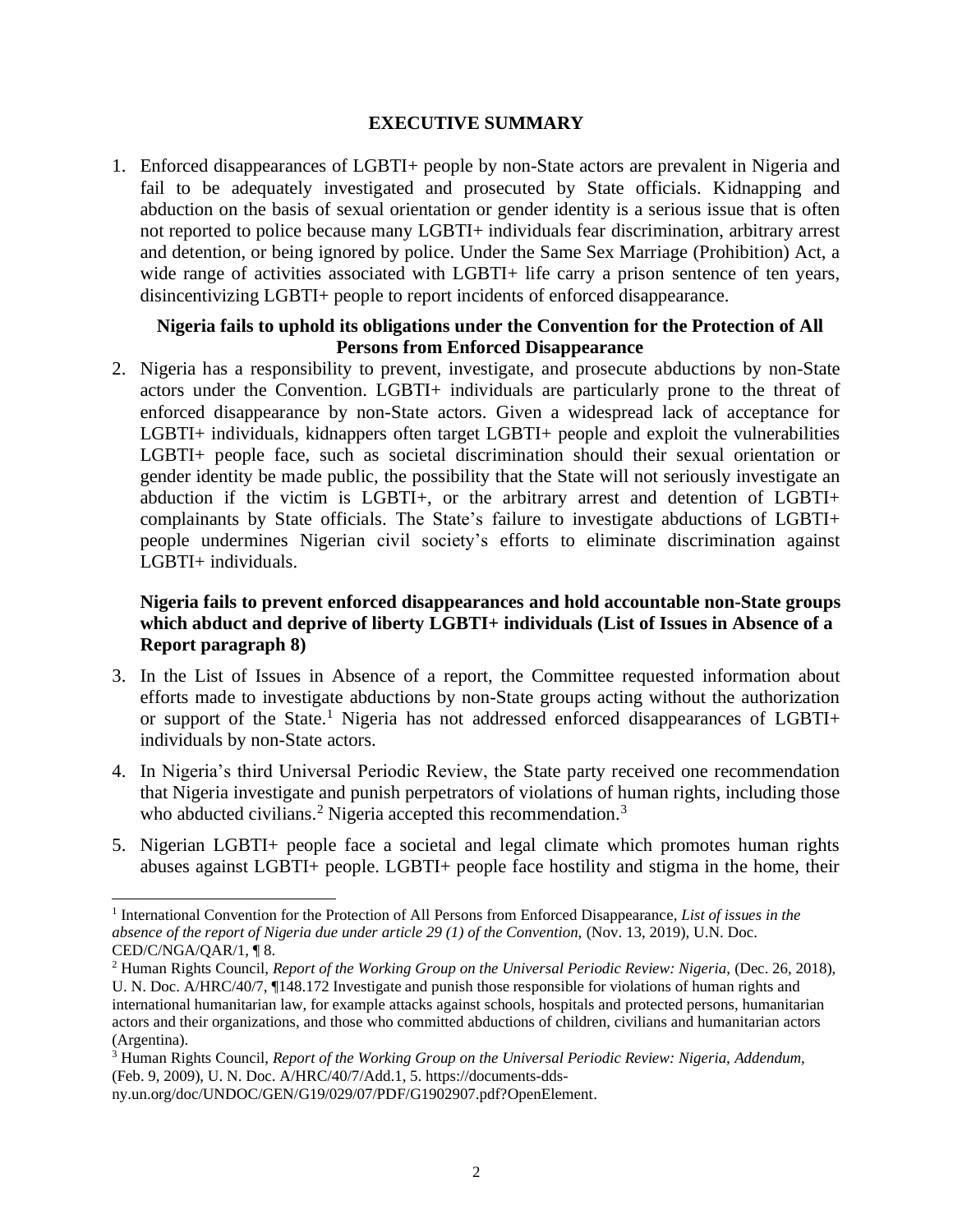workplaces, and the public, as well as violence by anti-gay vigilante groups.<sup>4</sup> During its third Universal Periodic Review, Nigeria received 14 recommendations regarding LGBTI+ rights.<sup>5</sup> Nigeria's delegation did not accept (noted) these recommendations.<sup>6</sup>

6. In 2014, the Same Sex Marriage (Prohibition) Act (SSMPA) came into force, which criminalized anyone who "registers, operates or participates in gay clubs, societies and organisation, or directly or indirectly makes public show of same sex amorous relationship in Nigeria."<sup>7</sup> Reliable sources report that "Arbitrary arrest and extortion by police is commonplace under the SSMPA."<sup>8</sup> Police have held LGBTI+ individuals in custody without formally charging them with any crime under SSMPA, instead demanding an extortion fee as

<sup>4</sup> Human Rights Watch, *"Tell Me Where I Can Be Safe" The Impact of Nigeria's Same Sex Marriage (Prohibition) Act*, by Human Rights Watch (New York, NY: Human Rights Watch, October 2016), 3. Also available online at https://www.hrw.org/sites/default/files/report\_pdf/nigeria1016\_web.pdf.

<sup>5</sup> Human Rights Council, *Report of the Working Group on the Universal Periodic Review: Nigeria*, (Dec. 26, 2018), U. N. Doc. A/HRC/40/7, ¶148.67 Adopt measures to combat all forms of discrimination, especially against women and lesbian, gay, bisexual, transgender and intersex persons (Italy); ¶148.71 Fight against discrimination based on sexual orientation or gender identity (France); ¶148.72 Adopt measures to combat violence and discrimination based on sexual orientation and gender identity, repealing the section of the Penal Code that criminalizes homosexuality with the death penalty, as previously recommended (Uruguay); ¶148.73 Amend and review all legislation and policies with a view to decriminalizing same-sex relations (Austria); ¶148.74 Repeal legislation that discriminates on the basis of sexual orientation or gender identity (Iceland); ¶148.75 Repeal all relevant legislation that discriminates against lesbian, gay, bisexual, transgender and intersex individuals and same-sex marriage (New Zealand); ¶148.76 Abrogate the new discriminatory legislation on sexual orientation and gender identity, which criminalizes, inter alia, consensual sexual relations between people of the same sex (Belgium); ¶148.77 Review the Violence against Persons (Prohibition) Act of 2015 in order to prohibit all types of violence without discrimination, including discrimination based on sexual orientation and gender identity (Mexico); ¶148.78 Take the necessary measures to repeal from legislation the norm that runs counter to the human rights of the lesbian, gay, bisexual, transgender and intersex community, and investigate and punish those who commit discrimination on the grounds of sexual orientation (Argentina); ¶148.79 Ensure full territorial coverage by the Violence against Persons (Prohibition) Act, especially article 37, in order to ensure that all, regardless of their sexual orientation or gender, will be able to find legal reparation for the violence they suffer (Chile); ¶148.80 Repeal the Same-Sex Marriage Prohibition Act 2013 and ensure that nobody is punished because of their sexual orientation and release all individuals held in detention because of homosexuality (Germany); ¶148.81 Release all individuals held in detention because of their real or perceived sexual orientation or gender identity (Iceland); ¶148.183 Protect the rights to freedom of association, expression and peaceful assembly for all Nigerians, regardless of ethnicity, religion, sexual orientation or gender identity (Australia).

<sup>6</sup> Human Rights Council, *Report of the Working Group on the Universal Periodic Review: Nigeria, Addendum,* (Feb. 9, 2009), U. N. Doc. A/HRC/40/7/Add.1, 4-5. https://documents-dds-

ny.un.org/doc/UNDOC/GEN/G19/029/07/PDF/G1902907.pdf?OpenElement.

<sup>7</sup> Nigeria: Same Sex Marriage (Prohibition) Act, 2013 [Nigeria], Dec. 17, 2013. Also available online at https://www.refworld.org/docid/52f4d9cc4.html. Although passed in 2013, the SSMPA did not come into effect until 1<sup>st</sup> January 2014.

<sup>8</sup> Human Rights Watch, *"Tell Me Where I Can Be Safe" The Impact of Nigeria's Same Sex Marriage (Prohibition) Act*, by Human Rights Watch (New York, NY: Human Rights Watch, October 2016), 34. Also available online at https://www.hrw.org/sites/default/files/report\_pdf/nigeria1016\_web.pdf.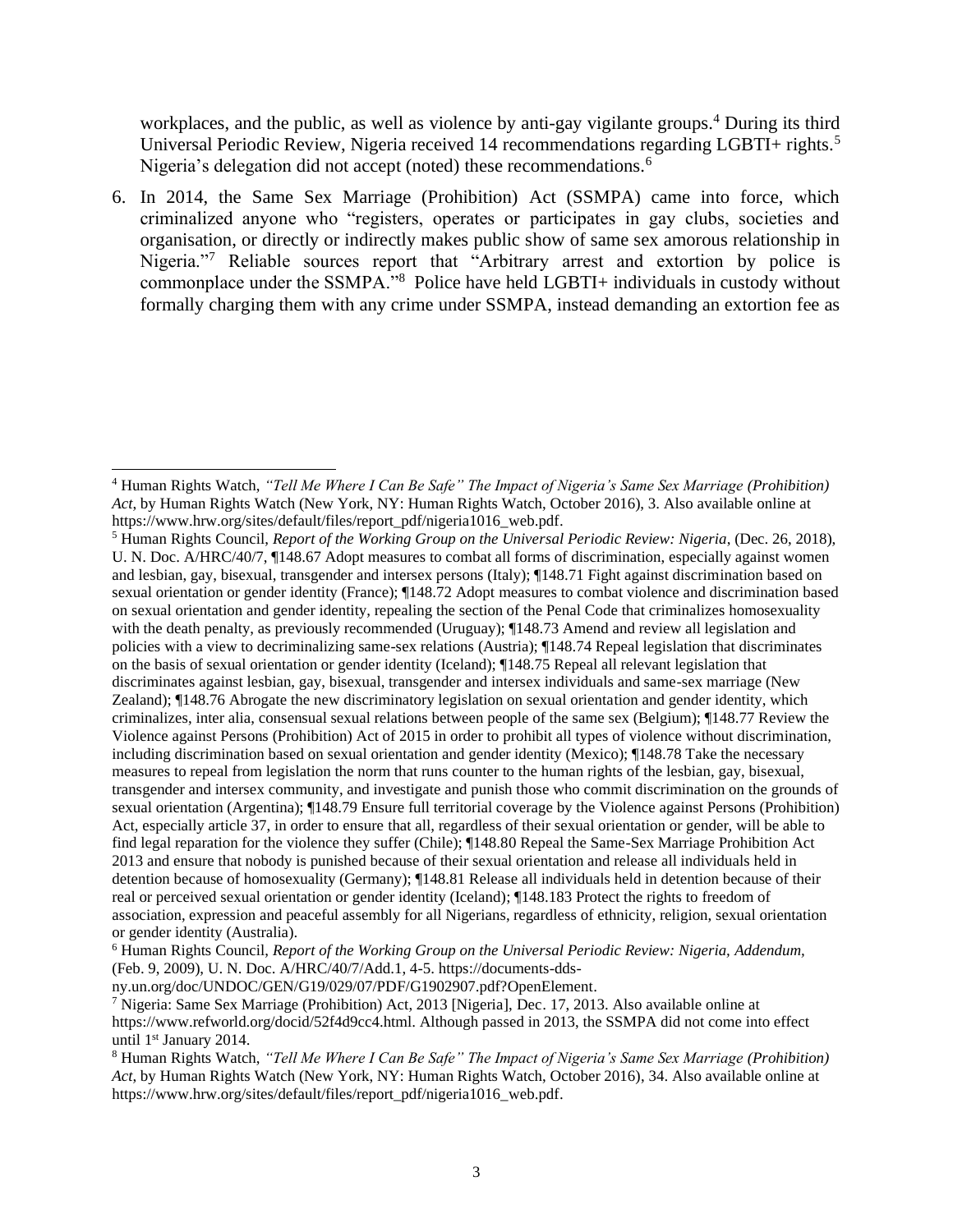"bail" in order to be released.<sup>9</sup> Police have subjected LGBTI+ individuals to torture and abuse while in custody. $10$ 

- 7. Nigerians who experience enforced disappearances by non-State actors cite the SSMPA as a primary reason for why they do not report violations to police and State authorities.<sup>11</sup> Given that the SSMPA gives police wide latitude to detain, arrest, and charge LGBTI+ individuals or those believed to be LGBTI+, individuals subjected to enforced disappearance on the basis of sexual orientation or gender identity are unable to seek assistance from the State.
- 8. Even when LGBTI+ individuals experience enforced disappearances for reasons other than their sexual orientation or gender identity, they may not report the incident. For example, a friend (pseudonym Musa) of a client of The Advocates reported being kidnapped by a man pretending to be a cab driver in Benin City.<sup>12</sup> Though Musa's disappearance had nothing to do with him being gay, he did not go to the police following his release because he feared what the police might do to him as a gay man.
- 9. In line with a societal and legal climate of violence against LGBTI+ people, kidnappers have specifically targeted individuals who identify as or are suspected of being LGBTI+. Kidnappers abducted and held for ransom Chibụìhè Obi, a prominent Nigerian writer, after he published an article on homophobia and violence against gay people.<sup>13</sup>
- 10. Between December 2018 and November 2019, The Initiative for Equal Rights in Nigeria documented eight instances of enforced disappearance on the basis of perceived sexual orientation or gender identity.<sup>14</sup> Each of these reported violations were carried out by non-State actors. This report is based on self-reporting, which may mean that the number of enforced disappearances on the basis of sexual orientation or gender identity may be higher.
- 11. In one of the reported incidents, a gay man arranged to meet a friend he had met online.<sup>15</sup> When he arrived, a group of young men attacked him, accusing him of trying to trick their friend into "gayness." They took him to an unfinished building, tortured him, held him overnight, and called family members to disclose his sexual orientation to them. After threatening to kill him, the young men eventually let the gay man go.

<sup>9</sup> Human Rights Watch, *"Tell Me Where I Can Be Safe" The Impact of Nigeria's Same Sex Marriage (Prohibition) Act*, by Human Rights Watch (New York, NY: Human Rights Watch, October 2016), 36. Also available online at https://www.hrw.org/sites/default/files/report\_pdf/nigeria1016\_web.pdf.

<sup>10</sup> Human Rights Watch, *"Tell Me Where I Can Be Safe" The Impact of Nigeria's Same Sex Marriage (Prohibition) Act*, by Human Rights Watch (New York, NY: Human Rights Watch, October 2016), 36. Also available online at https://www.hrw.org/sites/default/files/report\_pdf/nigeria1016\_web.pdf.

<sup>11</sup> Human Rights Watch, *"Tell Me Where I Can Be Safe" The Impact of Nigeria's Same Sex Marriage (Prohibition) Act*, by Human Rights Watch (New York, NY: Human Rights Watch, October 2016), 3. Also available online at https://www.hrw.org/sites/default/files/report\_pdf/nigeria1016\_web.pdf.

<sup>&</sup>lt;sup>12</sup> Interview with client of The Advocates for Human Rights, Minneapolis, Nov. 22, 2021.

<sup>13</sup> Strudwick, Patrick, *A Nigerian Writer Who Was Kidnapped After Writing About Homophobia Has Been Released,* Buzzfeed, June 5, 2017 https://www.buzzfeed.com/patrickstrudwick/a-nigerian-writer-who-was-kidnapped-afterwriting-about.

<sup>&</sup>lt;sup>14</sup> The Initiative for Equal Rights, 2019 Human Rights Violations Report: Based on Real or Perceived Sexual *Orientation and Gender Identity in Nigeria*, by The Initiative for Equal Rights (Nigeria 2019), 17. Also available online at https://theinitiativeforequalrights.org/wp-content/uploads/2019/12/2019-Human-Rights-Violations-Reports-Based-on-SOGI.pdf.

<sup>15</sup> Ibid., 20.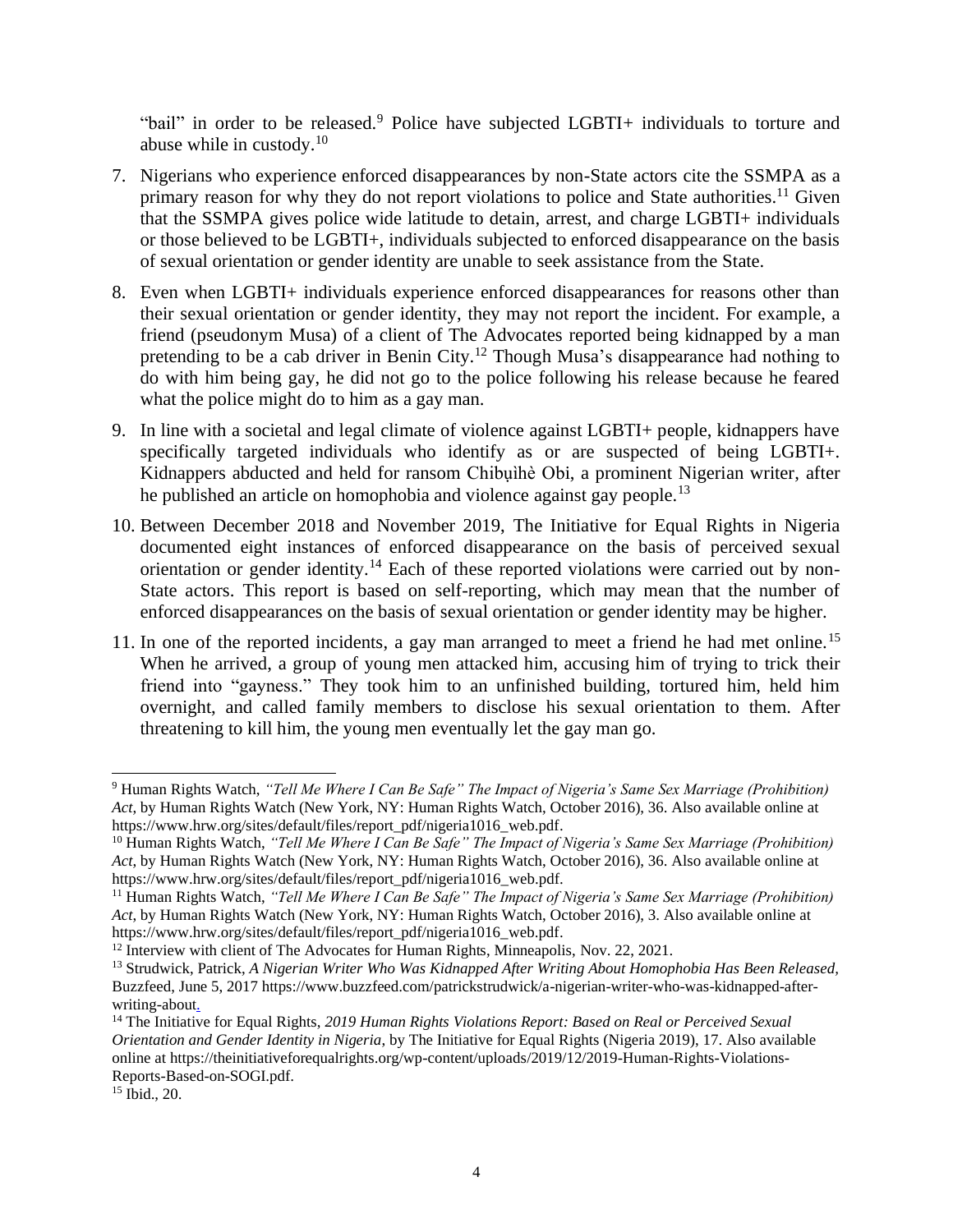12. A Nigerian client of The Advocates, who has applied for asylum in the United States due to fear of persecution because of his sexual orientation, described the kidnapping of LGBTI+ people as a "regular phenomenon."<sup>16</sup> Included in his asylum case was the testimony of his friend (pseudonym Manny), who in 2012 had been kidnapped and threatened because of his LGBTI+ identity. Manny was contacted on WhatsApp by someone named Henry (pseudonym). While Manny acted cautiously to protect his own safety, Henry claimed to have known him through Manjam, a gay dating site, and used this false connection to appear innocuous. They chatted on WhatsApp and eventually Henry pressured Manny into meeting in-person at a bar. A nearby bush fire prompted them to relocate to Henry's house to avoid the soot. At the house, two men stole Manny's phone, questioned why he was there, stripped him naked, and beat him. They accessed Manny's phone and called family members, telling his mother and other family members that he was a gay man and that they would kill him if the family did not pay a ransom. The abductors continued to beat him, searched his belongings, stole some of his property, and threatened to kill him. Manny was released after two days when his family paid the ransom. He developed post-traumatic stress disorder (PTSD) and insomnia from physical and verbal abuse as well as from the kidnappers revealing to his family that he was gay. Manny did not report the abduction to police for fear of further persecution on the basis of his sexual orientation.

#### **Suggested questions for the Government of Nigeria:**

- What efforts is the State Party taking to eliminate arbitrary arrests and detentions of individuals arrested under the Same Sex Marriage (Prohibition) Act (SSMPA) and to clearly define what behaviors constitute a direct or an indirect "public show of same sex amorous relationship?"
- What efforts is the State Party taking to guarantee that police and other State actors do not engage in corrupt acts such as extortion or accepting bribes related to arresting and detaining individuals under the pretense of SSMPA?
- What efforts is the State Party taking to ensure that the police do not commit acts of violence against individuals in detention under SSMPA for real or perceived sexual orientations?
- What efforts is the State Party taking to publicly condemn all acts of mob violence by both police and vigilante groups against LGBTI+ organizations, societies, clubs, and activities?
- What efforts is the State Party taking to uphold the rule of law and prosecute anti-LGBTI+ vigilante groups for incidents of violence and other criminal activities?
- What efforts is the State Party taking to prevent enforced disappearances by non-State groups of persons suspected to have LGBTI+ identities?
- What efforts is the State Party taking to encourage the prosecution and conviction of non-State and State actors who have kidnapped, held for ransom, or otherwise forcibly disappeared individuals?
- What, if any, efforts are the State Party taking to guarantee that all individuals, including LGBTI+ individuals, can report crimes committed against them, including enforced disappearance?

<sup>&</sup>lt;sup>16</sup> Interview with client of The Advocates for Human Rights, Minneapolis, Nov. 18, 2021.